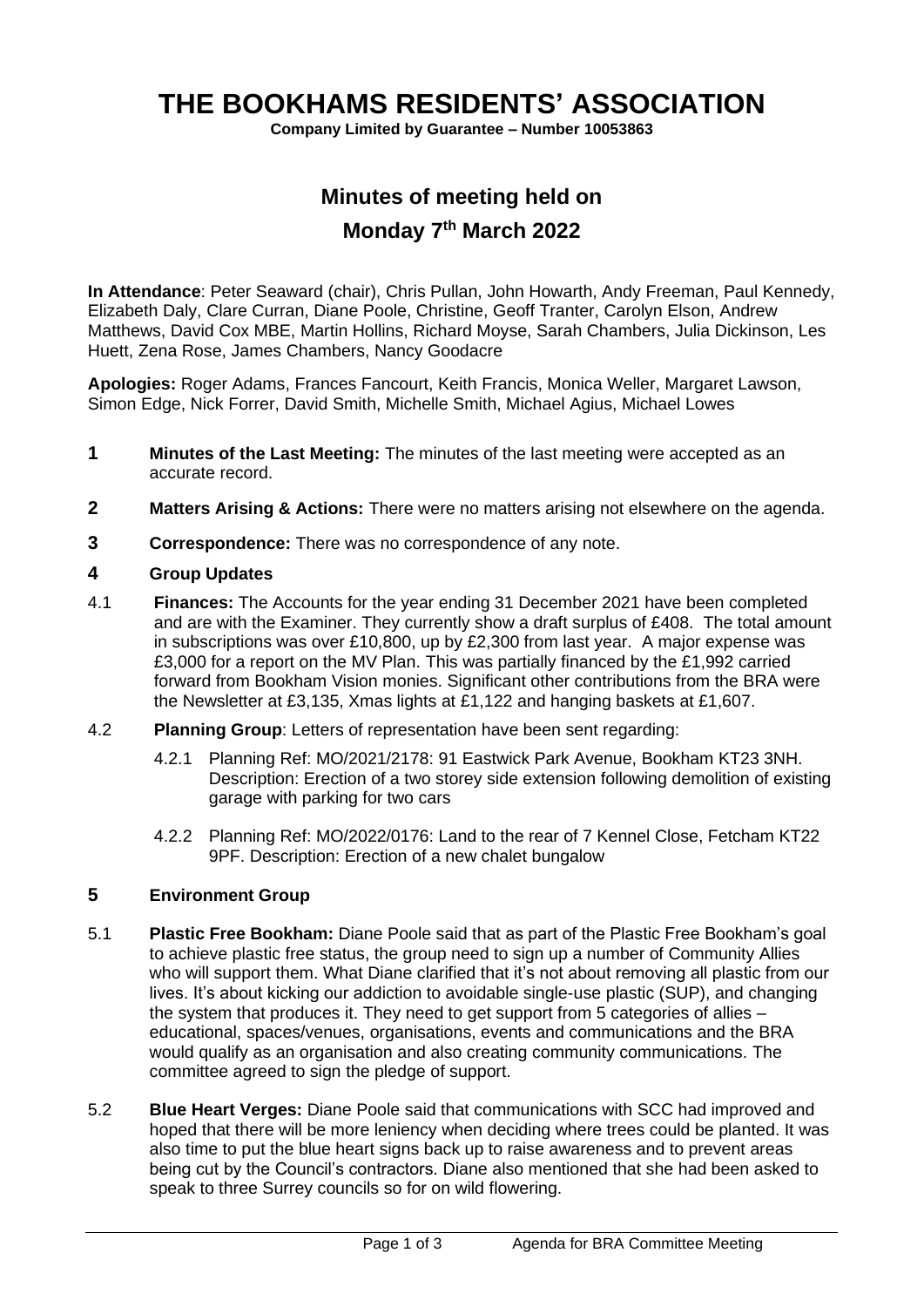- 5.3 **Trees:** Frances Fancourt said that some cherry trees had been planted in Lower Road and more are planned, including an apple tree in Lower Shott.
- 5.4 **Devolved Highways Budget**: Each SCC divisional member will be allocated £50,000. Up to £15,000 of this could be allocated to minor ITS, or all £50,000 could be used on capital maintenance (recommended option). The schemes are to be proposed by county members in consultation with the Stakeholder Engagement Officer. Members, will continue to receive a Member Local Highways Fund (revenue) allocation of £7,500 per county member to address highway issues in their division.
- 5.5 **Litter Pick**: The litter pick on Sunday 6th March collected 19 bags of rubbish. It was also noted that the Great British Spring Clean starts in April
- 5.6 **Highways Budget**: Clare Curran reported that each SCC councillor will, in future, receive £50k for local structural repairs for roads and pavements.
- 5.7 **Lower Shott**: This area is in need of redevelopment but has mixed ownership which causes issues. In the interim it is hoped that a power source could be extended to provide some electric charging points, lighting and a power socket public events. There was also an idea to have a fountain to provide free drinking water. Nancy Goodacre agreed to speak to the council.

### **6 Community Group**

- 6.1 **Youth Centre**: David Cox reported that SCC were in the process of putting a planning application together and hopefully this will be ready for MVDC's Development Control Committee in May.
- 6.2 **Skateboard Park:** There have been several meetings on site involving Bookham councillors, local Police and the BRA. The conclusion was that for two reasons the skateboard park equipment should be dismantled. One, because it continued to be a source of antisocial behaviour, and two, usage had fallen off and the equipment was no longer suitable for the purpose originally it was designed for.
- 6.3 As to a replacement, with the agreement of the BYP and BYCA plus MVDC, it was decided that a BMX track would be more suitable and designs are being drawn up by MVDC, costed and then presented to Mole Valley Youth Council and other young people groups for comments and approval. These were received positively, although the Council confirmed there were no funds available at the moment, (the cost is expected to be in the region of £50k), but this might change in the next few years.
- 6.4 **SPACE:** Andrew Matthews said a new notice board had been erected although the railings need to be fixed first.
- 6.5 **Churches Together**: Martin Hollins said that the Golden Years was very successful and that some events were being planned for the Queen's Platinum Jubilee. They will also be present at the Village Day.
- 6.6 **Mole Valley Boundary Review**: There is a change to the timetable. The Local Government Boundary Commission for England (LGBCE) was due to publish its draft recommendations for Mole Valley on 1st March, however, along with a small number of other Councils, the LGBCE Board did not have sufficient time to consider the draft recommendations for Mole Valley at its February meeting and these have been deferred to March.
- 6.7 As a result, the LGBCE has amended its timetable for the Mole Valley review with the consultation starting on 29th March and ending on 6th June. The LGBCE has confirmed that there are no further changes to the timetable and the order will be laid before